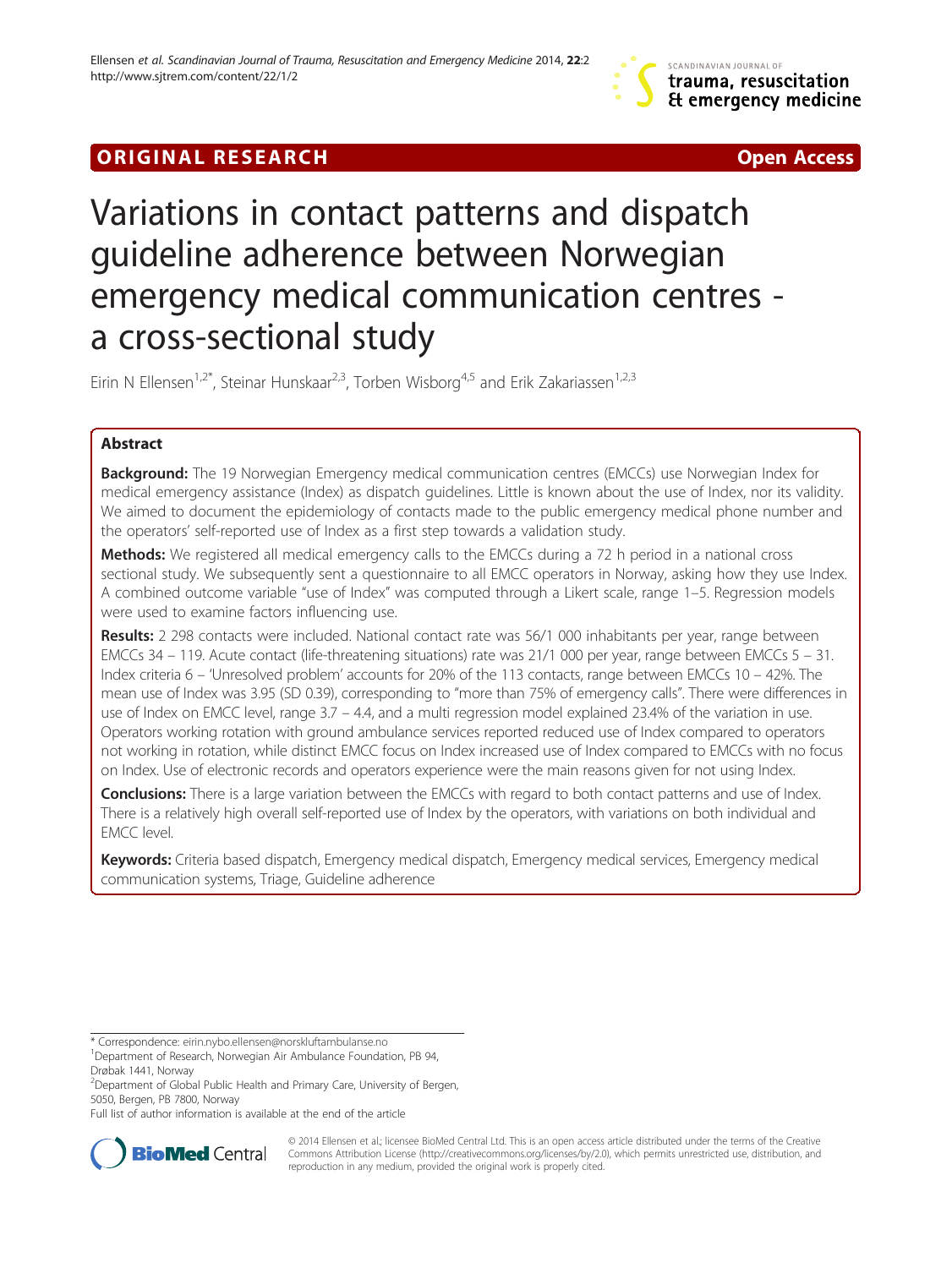# Introduction

Norway has a dedicated medical emergency phone number 113, which is answered and handled by an operator at the nearest Emergency medical communication centre (EMCC). The EMCCs dispatch the ambulance fleet, consisting of cars, boats, helicopters and planes, and facilitates radio and telephone communication amongst all the different participants in the chain of pre-hospital emergency medical care, from ambulance personnel through general practitioners on call to in-hospital specialists, and with other emergency authorities like police and fire brigades [\[1\]](#page-9-0).

Norwegian Index for Medical Emergency Assistance (Index) [[2](#page-9-0)] is the dispatch guidelines used by the EMCCs. It was developed from the Criteria Based Dispatch (CBD) guidelines in King County, Washington, USA [[3\]](#page-9-0), and introduced in Norway in 1994. Today Index is implemented as the only dispatch tool in all 19 EMCCs, serving an important role in securing equal high quality of the emergency health communication system throughout Norway [[2,4,5](#page-9-0)], as well as assisting the individual operator when handling an emergency call. Despite its importance on both the individual level (the patient in acute need of medical assistance) and on the systemic level (adequate resource allocation), Index has not been evaluated or validated during its nearly twenty years in use.

The CBD guidelines, and thus the Index, use symptom criteria to determine the urgency of the medical condition, and the appropriate level of response. This allows for a dynamic approach to the dispatch situation, compared to the more strict protocol compliance required by algorithm based dispatch systems. CBD and Index hence require an operator with a certain level of medical education and experience. In Norway, this is normally a registered nurse with experience from an emergency ward or an intensive care unit. The interpretation and modification of the formal guidelines according to individual skills will influence the criteria set, introduce an unknown variance in guideline adherence and hence lower the validity of any study regarding dispatch [\[6](#page-9-0)]. Guideline adherence is defined as "conformity in fulfilling or following official, recognized, or institutional requirements, guidelines, recommendations, protocols, pathways, or other standards" [\[7](#page-9-0)]. The algorithm based dispatch systems, such as Medical Priority Dispatch System (MPDS), traditionally use the term 'compliance' when referring to protocol adherence [\[6,8,9](#page-9-0)]. MPDS monitor compliance frequently along with many other quality markers [\[9](#page-9-0)], facilitating validity studies.

To our knowledge there are no international studies addressing CBD adherence. A recent systematic review on adherence to guidelines and protocols in the prehospital setting was not able to identify any eligible study in the emergency medical dispatch setting, neither CBD nor MPDS based [\[10\]](#page-9-0). However, a Norwegian study from 2005 evaluated dispatch in drug-related emergencies, and found an Index adherence of 99% based on multiple choice questionnaire, but only 64% guideline adherence based on log recordings [\[11](#page-9-0)].

A study on the epidemiology of medical emergency contacts made to three Norwegian EMCCs during a three month period in 2007 [[12\]](#page-9-0), focused on acute life threatening situations coded as acute only. The study showed statistically significant differences in the acute response rates among the EMCCs, but gave no explanation with regards to whether these differences could indicate variations in EMCC triaging or differences in the populations. National data on different urgency levels, use of Index criteria codes and contact rates to explore possible variations on a national level or study the triaging component further was not available in 2011 when we started the present study, but is now available as an annual report [[13](#page-9-0)].

Before starting a validation study we needed to document the epidemiology of the contacts made to 113 and the emergency medical dispatch guideline adherence. The first aim of this study was to document possible differences in urgency levels, Index criteria and contact rates among the EMCCs. The second aim was to document the operators' self-reported use of Index by a questionnaire, and determine factors influencing the use.

# Methods and materials

## Setting

Autumn 2011 there were 19 EMCCs in Norway, belonging to four regional health trusts. The EMCCs differ in size, covering from 65 000 to 1 165 000 inhabitants, with nearly 5 million inhabitants in total [\[14,15](#page-9-0)]. They are traditionally manned by registered nurse operators who answer and handle the 113 calls, and ambulance educated resource coordinators who dispatch and coordinate the ambulance fleet.

In addition to using the same dispatch guideline to prioritize and handle contacts [[2\]](#page-9-0), all EMCCs use the same software program Acute medical information system (AMIS) to register information and document each contact. AMIS contains information on Index criteria used, urgency level, and response dispatched.

# 113 Epidemiology – cross sectional population based survey

All 19 EMCCs contributed with data from every medical emergency contact made to the emergency medical phone number 113, during a 72 hour set period in August 2011. The data were collected in form of AMIS printouts, and contained information about date, time,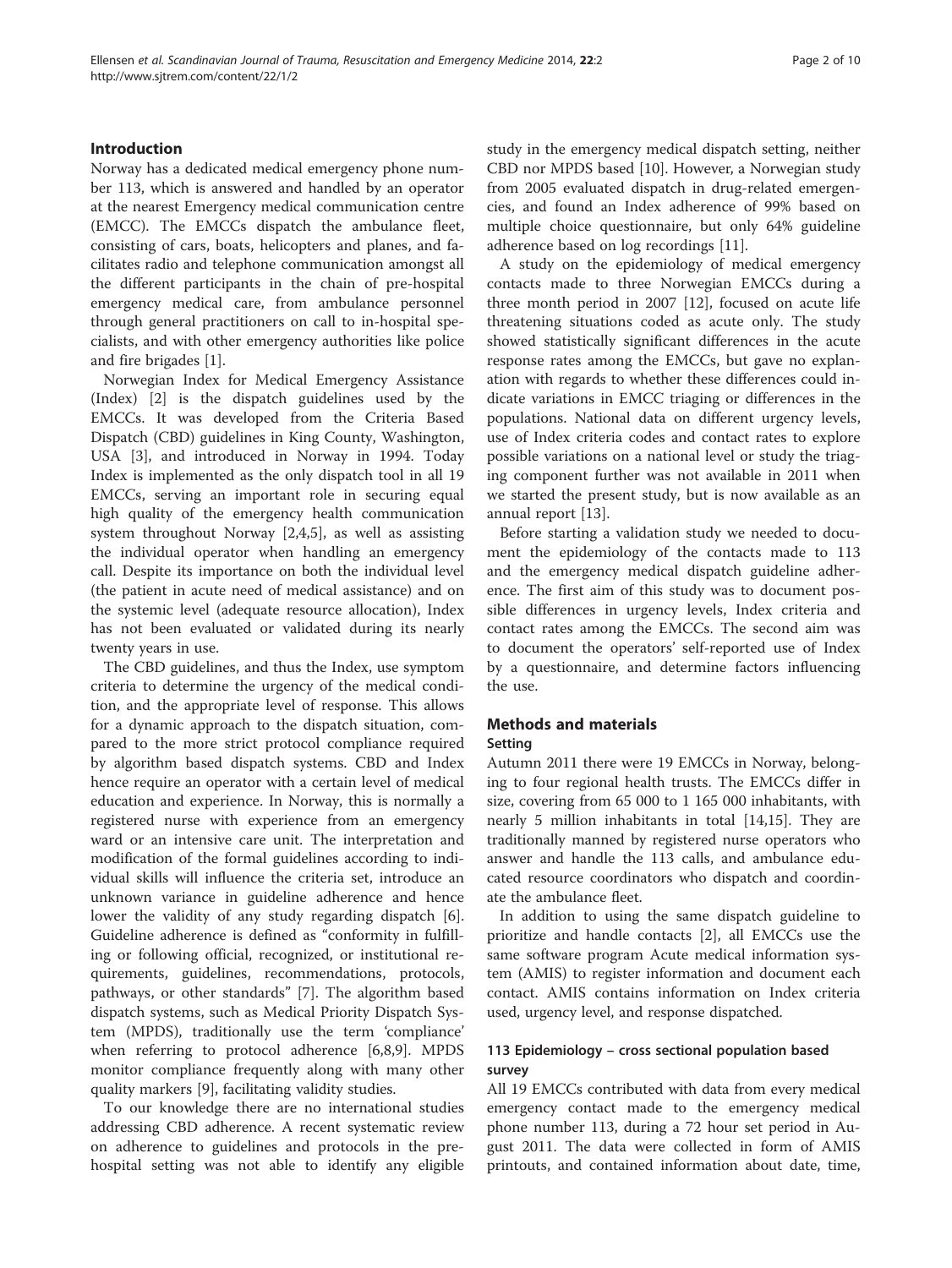the caller role, the patients sex and age, Index criteria used, urgency, response, and involvement of ambulances, air ambulances, GPs and others for each contact. Only calls registered to the 113 telephone line was included, excluding calls made by direct lines from fire brigades, police and Local emergency communication centers (LEMCs). Duplicates, maculated incidents and misdialing were also excluded (Figure 1).

Norwegian index for medical emergency assistance (index)

Index is a flip-over in large format consisting of a Start page, 36 symptom cards and 4 administrative cards. The Start page is built like an algorithm and clarifies important information as location, phone number, vital functions and a brief questioning on the patient's problem. The operator then moves on to the proper symptom card, determined by the problem presented. The symptom cards display a list of different criteria in decreasing severity, from the acute symptoms at the top and all the way down to the non-urgent symptoms at the bottom. The operator starts at the top and moves downwards through specific criteria, until one criterion is finally met. This criterion then determines the response dispatched. Index divides the response into three categories; red, yellow and green. Red response is when the situation is acute and life threatening, and calls for immediate "blue lights and sirens" ambulance dispatch and GP on-call alarm. Yellow response is an urgent and potentially life-threatening situation where ambulance and GP alarm is constantly assessed. Green responses are non-urgent situations, where the patients often are referred to the primary level of emergency care, unless there is an obvious need of ambulance transport.

Self-reported use of index – questionnaire based survey There were no validated questionnaires available to address our aim, so we developed a questionnaire in cooperation with one of the EMCCs and tested it on operators there to avoid possible misunderstandings.

Questions on their use of Index were arranged as a Likert scale of five symmetric response formats; never, seldom  $(< 25\%)$ , sometimes, often  $(> 75\%)$  and always. The eleven different questions were all expressed in the same form: "During a real emergency call, how often do you…?" and covered different aspects of Index (Table [1](#page-3-0)). In addition to asking directly about use of Start page, we also asked specific questions from the Start page, like "… clarify if the patient is awake?" and "… if the patient can talk?" to unmask actual use of Start page and not just flipping of the page. The operators were asked about their educational level, EMCC work experience, initial training and later repetitions with regards to use of Index. We also asked if they thought there was focus on use of Index at their EMCC. The operators were given the possibility to add explanations or points of view at the end of the questionnaire. The questionnaire was distributed in paper through EMCC management, but returned directly to the research facility to secure anonymity for the individual operator.

#### Population

There were 429 persons working as operators in the EMCCs when our study started. An operator was defined as the person for whom the primary occupation is to answer the emergency medical phone call. A resource coordinator was defined as a person for whom the primary occupation is to coordinate the ambulance fleet.

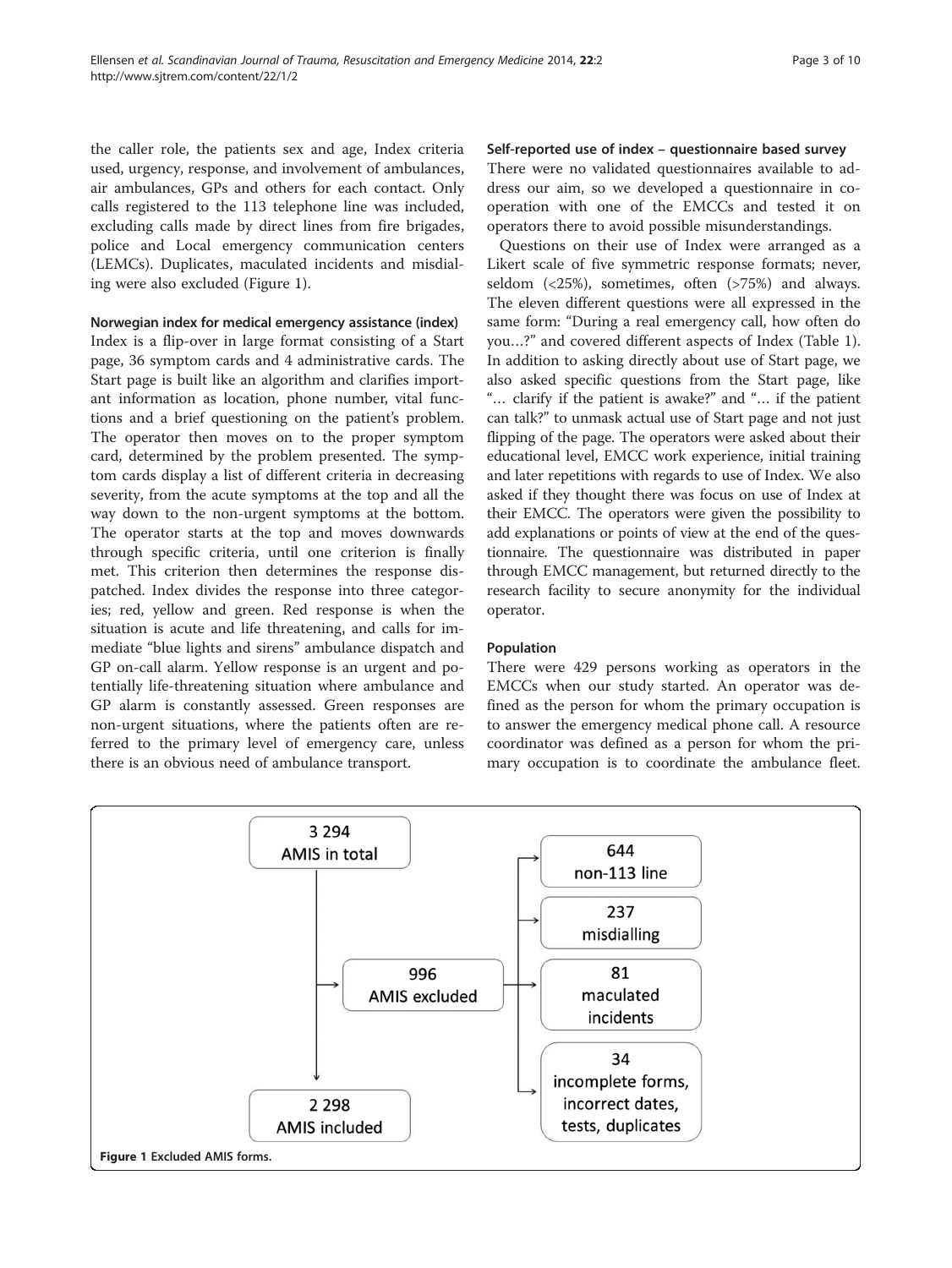#### <span id="page-3-0"></span>Table 1 Questions used to determine use of Index

|                                                                                              | N   | Mean | SD.  |
|----------------------------------------------------------------------------------------------|-----|------|------|
| When receiving a true emergency medical call, please specify how often you do the following: |     |      |      |
| I use the table format Index during the conversation                                         | 270 | 4.02 | 0.82 |
| I use Start page                                                                             | 272 | 3.36 | 1.23 |
| I clarify if the patient is awake                                                            | 270 | 4.93 | 0.26 |
| I clarify whether the patient can talk or not                                                | 270 | 4.32 | 0.73 |
| I do not decide upon urgency before criteria (reversed in questionnaire)                     | 272 | 3.02 | 0.87 |
| I do not determine criteria code without using Index (reversed in questionnaire)             | 269 | 3.80 | 0.94 |
| I start on top of the symptom card and work my way downwards                                 | 267 | 4.01 | 0.86 |
| ask further questions                                                                        | 269 | 4.09 | 0.74 |
| I give advices to the caller/patient, if needed                                              | 270 | 4.56 | 0.56 |
| I give advices to health personnel on scene, if needed                                       | 268 | 3.70 | 1.00 |
| If Index is not used during the call, I check afterwards whether I have covered everything   | 263 | 3.63 | 1.02 |
| Total (Likert score)                                                                         |     | 3.95 | 0.39 |

1 = Never, 2 = Seldom (<25%), 3 = Sometimes, 4 = Often (>75%), 5 = Always. N = 272 operators.

Only questionnaires from operators were included in the study.

#### Statistical analysis and ethical approvals

Continuous data are presented as mean (SD) or median (quartiles) for symmetric and skewed data, respectively. Rates are calculated as contacts per 1 000 inhabitants per year. The five response formats on the Likert scale were valued 1 to 5, and the outcome variable "use of Index" was calculated for each operator as the mean score from all eleven questions constituting the Likert scale. Q-Q plots were used to check the outcome variable for normal distribution. We explored the variation in mean use of Index with respect to each of the explanatory variables by one-way analysis of variance (ANOVA) and univariate linear regression. All explanatory variables were then entered in a full multiple linear regression model. Effect estimates are reported with 95% confidence intervals (CI). A possible hierarchical effect of EMCC central was assessed by adjusting for central in a mixed model. There were only marginal differences in effect estimates when adjusting for the mixed effect, and we therefore consequently report results from the ANOVA and linear regression models.

The statistical analyses were performed using Statistical Package for the Social Sciences (IBM SPSS Statistics 20) and STATA (Stata/IC 12.1). P-values below 0.05 were considered statistically significant.

Both studies were evaluated by the Regional committees for medical and health research ethics and considered not to be in need of ethical assessment. Exemption for consent was given by the Regional committees for medical and health research ethics in terms of receiving and analyzing sensitive data. The Data Protection Official for Research approved the study.

# Results

#### Epidemiology

We collected 3 294 AMIS forms during a 72 hour period, of which 2 298 were included for analyses. This gives a calculated overall national emergency medical contact rate of 56/1 000 inhabitants per year (95% CI 54–59), ranging from 34 (95% CI 22–46) to 119 (95% CI 91–146) among the different EMCCs. Of the 2 298 contacts 37% were assessed to be acute, 34% urgent, and 27% non-urgent, while 1.8% of the contacts had no urgency assessment. Looking at acute contacts separately, the rates varied significantly from 5 to 31/1 000 inhabitants per year (Table [2\)](#page-4-0).

The most frequently used Index criteria was "6 - Unresolved issue" (Table [3](#page-5-0)), which accounted for 20% of all contacts. The use of this criteria differed from 10% at one EMCC to 42% at another. The use of other criteria like "5 – Ordered assignment" and "28 – Psychiatry – Suicide" also varied much between different EMCCs, from 0 to 22% and 19% respectively (Table [3\)](#page-5-0). The urgency assessments on criteria 6 differed between the EMCCs; acute  $0 - 53$ %, urgent  $0 - 67$ % and non-urgent 9 – 86% (Figure [2\)](#page-5-0).

#### Use of Index

We received 275 questionnaires after three reminders, of which 272 questionnaires were included in the study, representing all 19 EMCCs (response rate 63.4%). The operators were mainly female, registered nurses, of whom many worked in rotation at either emergency rooms (ER) or ambulances (Table [4\)](#page-6-0). The majority received training in use of Index when starting to work at the EMCC, but later repetitions were rare (Table [4](#page-6-0)). The EMCC work experience ranged from 1 month to 36 years, with a median (quartile) time of 6 (3, 12) years.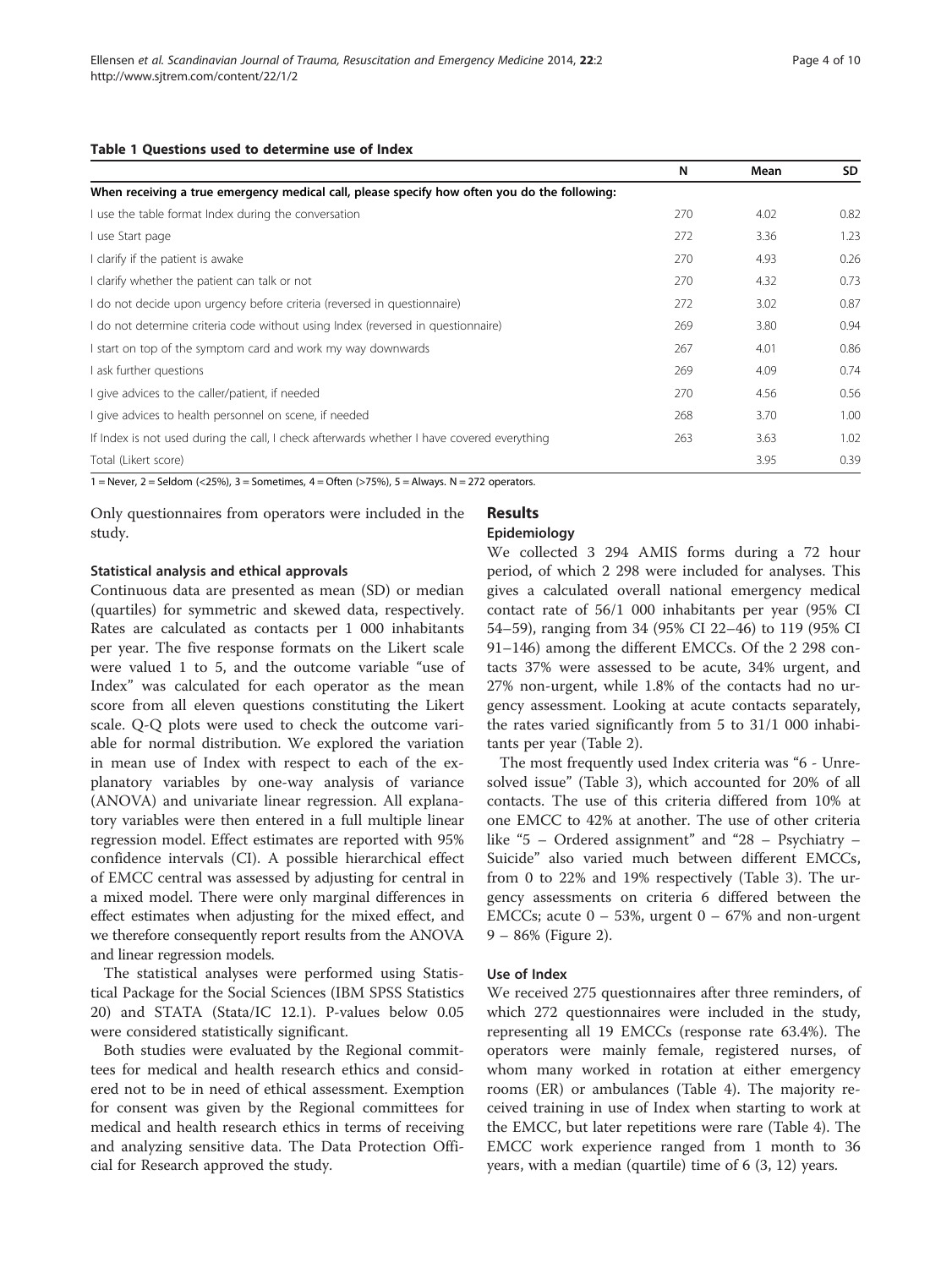<span id="page-4-0"></span>

| Table 2 Acute contact rates between different Emergency |  |
|---------------------------------------------------------|--|
| medical communication centres                           |  |

| <b>EMCC</b>    | <b>Acute contacts</b> | <b>Acute contacts</b> | 95% CI      |
|----------------|-----------------------|-----------------------|-------------|
|                | N                     | Rate                  | Rate        |
| $\mathbf{1}$   | 19                    | 31                    | $(17 - 46)$ |
| $\overline{2}$ | 14                    | 14                    | $(7-22)$    |
| 3              | 11                    | 21                    | $(8-33)$    |
| $\overline{4}$ | 13                    | 12                    | $(5-18)$    |
| 5              | 3                     | 5                     | $(0 - 10)$  |
| 6              | 17                    | 15                    | $(8-22)$    |
| $\overline{7}$ | 46                    | 19                    | $(13 - 24)$ |
| 8              | 12                    | 13                    | $(6 - 21)$  |
| 9              | 18                    | 15                    | $(8-22)$    |
| 10             | 12                    | 14                    | $(6 - 21)$  |
| 11             | 87                    | 25                    | $(20 - 31)$ |
| 12             | 23                    | 16                    | $(10 - 23)$ |
| 13             | 34                    | 12                    | $(8 - 16)$  |
| 14             | 56                    | 24                    | $(17 - 30)$ |
| 15             | 78                    | 26                    | $(20 - 32)$ |
| 16             | 38                    | 15                    | $(11 - 20)$ |
| 17             | 242                   | 25                    | $(22 - 28)$ |
| 18             | 76                    | 24                    | $(19 - 30)$ |
| 19             | 42                    | 18                    | $(13 - 24)$ |
| <b>Total</b>   | 841                   | 21                    | $(19 - 22)$ |

Contacts made to all the EMCCs, and assessed by the operators to be of the most urgent of three urgency categories.  $N =$  number of acute contacts during a data collection period of 72 h. Rates calculated per 1 000 inhabitants per year.

Use of Index ranged from 2.91 to 4.82, with overall mean (SD) for all operators being 3.95 (0.39), corresponding closely to the response format "often,  $> 75\%$ " (=4) in the questionnaire. The individual questions on use of Index ranged from 4.93 (0.26) for "I clarify if the patient is awake" to 3.02 (0.87) for "I do not decide upon urgency before criteria" (Table [1\)](#page-3-0). ANOVA showed significant differences in use of Index among the EMCCs  $(p < 0.001)$ , with the EMCCs ranging from 3.7 (0.24) to 4.4 (0.39). Figure [3](#page-7-0) shows the spread between the EMCCs. Possible explanatory variables for use of Index were analyzed by univariate and multiple linear regression models (Table [5](#page-7-0)). Time, the effect of rotation with ambulance and a clear focus on use of Index at workplace on use of Index were statistically significant, with focus being by far the stron-gest component (β = 0.46, p < 0.001) (Table [5\)](#page-7-0).

For use of Start page separately, we found that 47% reported using the Start page often or always (> 75% of real emergency calls), while 93% always checked if the patient was awake and 46% if he could talk. The reasons given for not using Index are shown in Table [6.](#page-8-0)

The question "work percentage at EMCC" was misinterpreted by many operators with regard to whether include rotatory work at ER/ambulances or not, and was hence excluded from analysis. Explanations offered in free text did not add any relevant information on the questions addressed, and were not analyzed.

## **Discussion**

The main finding of the epidemiological part of the study was the wide spread between the different EMCCs, regarding both overall contact rates, specific acute rates and use of different Index criteria when assessing the situations. The questionnaire study showed a relatively high overall use of Index reported by the operators. It also showed large unexplained variations in the use of Start page and several symptom cards.

#### Strengths and weaknesses of the studies

The epidemiology study brings new knowledge about contacts made to 113, while the self-reported use of Index represents the first step towards determining use of Index. Both studies include all 19 EMCCs and hence are representative on a national level.

The short study period of 72 h limits the validity of extrapolation, and was mainly due to capacity issues in both ends, as data had to be exchanged in paper format at the time being. The questionnaire was not validated, as we wanted the main study population as large as possible, in terms of both individuals and centers.

Self-reporting allows for over- and underestimation. This was a calculated risk as we aimed to document how the operators themselves thought they used Index, and the results must be interpreted as subjective. We will address the problem with subjective contra objective use of Index in future audio-log study. The response rate of 63.4% could represent a selection bias, but the large range in 'use of Index' score, both on an individual level and on EMCC level, together with all EMCCs being represented, indicates that we have a representative material. The response rate can to some extent be explained by all information, distribution and reminders depending on the management at each EMCC. The official policy by the EMCC managements on always using Index, combined with the questionnaires and reminders being provided by the management, raises the possibilities of an "eagerness to please" bias. This was attempted opposed by ensuring anonymity and allowing the filled out questionnaires to return directly to the main investigator, through prepaid preaddressed envelopes following each single questionnaire. Recall biases are likely to occur when trying to recall what one usually does in certain situations. The use of a non-validated questionnaire led to misinterpretation of some questions. Never and always are narrow categories, and the results on use of Index might have been more correct if the categories had been more evenly distributed.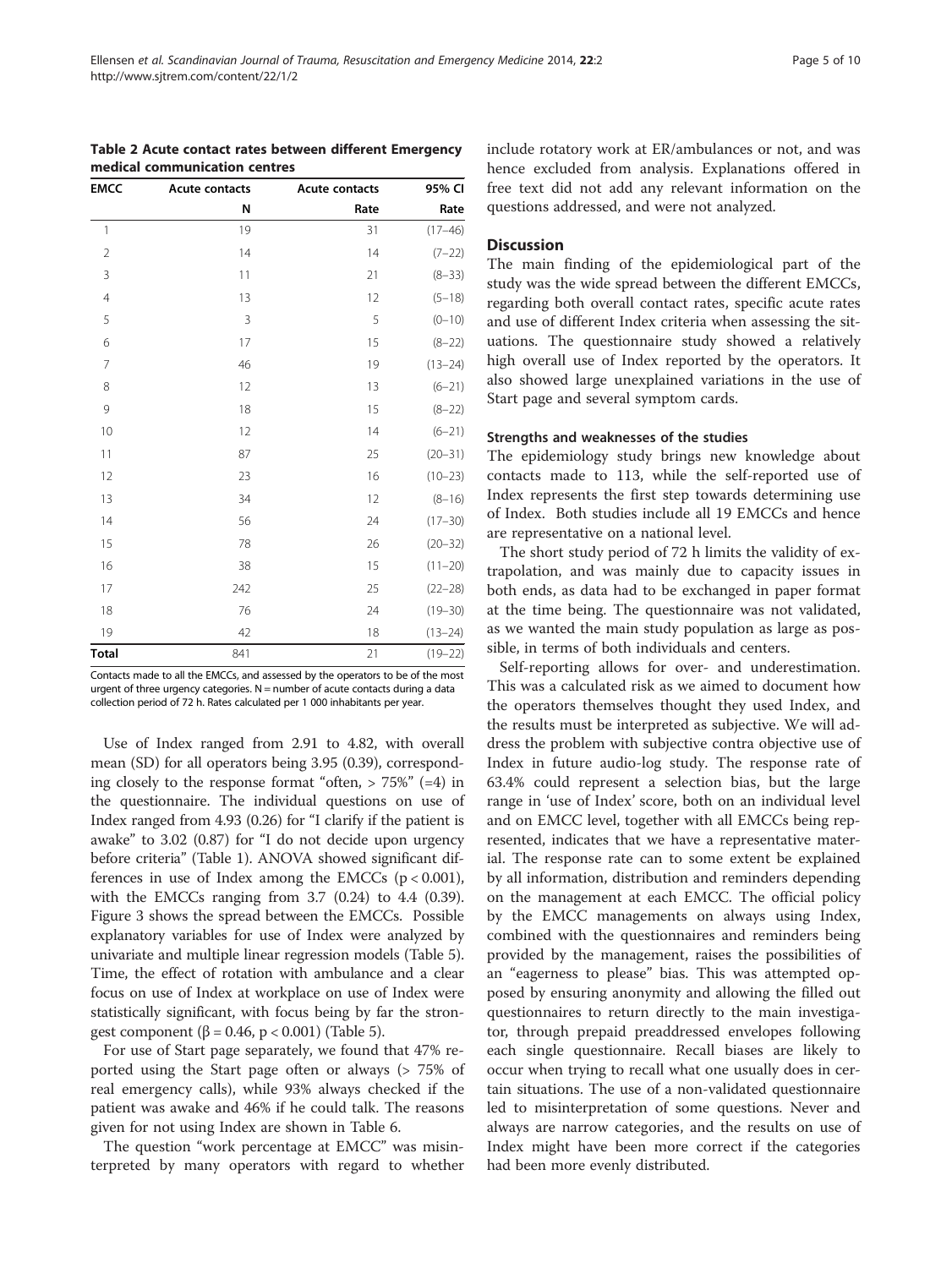|                | Criteria number* |    |                |                 |                |                |                     |                |                |                |                |           |                |              |
|----------------|------------------|----|----------------|-----------------|----------------|----------------|---------------------|----------------|----------------|----------------|----------------|-----------|----------------|--------------|
| <b>EMCC</b>    | <b>Contacts</b>  | 6  | 10             | 5               | 30             | 33             | 29                  | 35             | 25             | 28             | 27             | All other | <b>Missing</b> | <b>Total</b> |
|                | N                | %  | $\%$           | $\%$            | $\%$           | $\frac{0}{0}$  | %                   | %              | $\%$           | $\%$           | %              | %         | %              | $\%$         |
| $\mathbf{1}$   | 72               | 14 | $\overline{3}$ | $\overline{3}$  | 6              | $\overline{4}$ | 6                   | $\overline{4}$ | $\overline{4}$ | 12             | 9              | 13        | 25             | 100          |
| $\overline{2}$ | 44               | 20 | 9              | 5               | $\overline{0}$ | 9              | $\overline{7}$      | 5              | 5              | 5              | 5              | 20        | 11             | 100          |
| 3              | 40               | 22 | 8              | 8               | $\circ$        | 14             | $\mathsf{O}\xspace$ | 11             | 8              | 8              | 3              | $\,8\,$   | 18             | 100          |
| $\overline{4}$ | 56               | 32 | 11             | $\overline{4}$  | 11             | 11             | 5                   | 5              | $\overline{2}$ | $\overline{2}$ | $\overline{2}$ | 14        | $\overline{2}$ | 100          |
| 5              | 32               | 27 | 13             | $\mathbf{0}$    | 3              | $\overline{7}$ | $\overline{7}$      | $\mathbf 0$    | $\circ$        | 13             | 3              | 19        | 13             | 100          |
| 6              | 53               | 19 | 6              | 6               | 6              | $\overline{2}$ | 6                   | 4              | $\overline{4}$ | 19             | $\overline{4}$ | 19        | $\,8\,$        | 100          |
| $\overline{7}$ | 89               | 26 | 6              | $\overline{7}$  | $\overline{2}$ | $\overline{4}$ | 6                   | 11             | 11             | $\overline{0}$ | $\overline{4}$ | 22        | $\mathbf 0$    | 100          |
| 8              | 46               | 15 | 7              | 11              | $\overline{4}$ | $\overline{2}$ | 9                   | $\overline{4}$ | 9              | 15             | 9              | 9         | $\overline{7}$ | 100          |
| 9              | 67               | 22 | 5              | 3               | $\overline{2}$ | $\overline{2}$ | $\overline{0}$      | 5              | 5              | 10             | 3              | 15        | 33             | 100          |
| 10             | 30               | 30 | 10             | 10 <sup>°</sup> | 10             | $\overline{7}$ | 3                   | $\mathbf 0$    | $\overline{3}$ | $\overline{0}$ | 10             | 17        | $\mathbf 0$    | 100          |
| 11             | 240              | 10 | 10             | $\overline{4}$  | 10             | 5              | $\overline{4}$      | $\overline{4}$ | 3              | $\mathbf{1}$   | $\overline{4}$ | 15        | 30             | 100          |
| 12             | 65               | 25 | $\overline{2}$ | 6               | 11             | 10             | 3                   | 5              | 5              | 10             | $\mathbf{0}$   | 25        | $\overline{2}$ | 100          |
| 13             | 117              | 30 | 13             | 2               | 11             | $\overline{7}$ | 10                  | $\overline{4}$ | $\overline{4}$ | $\overline{4}$ | 6              | 12        | $\mathbf{1}$   | 100          |
| 14             | 114              | 14 | $\overline{7}$ | 8               | $\overline{4}$ | $\overline{4}$ | $\overline{4}$      | 4              | $\overline{7}$ | 5              | 5              | 20        | 18             | 100          |
| 15             | 168              | 23 | 14             | 8               | 5              | 5              | $\overline{7}$      | 7              | 7              | $\overline{4}$ | 7              | 13        | $\mathbf{1}$   | 100          |
| 16             | 119              | 31 | 8              | 10              | 5              | 5              | 3                   | 6              | $\overline{4}$ | 6              | $\overline{4}$ | 18        | $\mathbf 0$    | 100          |
| 17             | 605              | 14 | 10             | $\overline{4}$  | 6              | 6              | $\overline{7}$      | 5              | 5              | $\overline{3}$ | 5              | 18        | 19             | 100          |
| 18             | 228              | 23 | 10             | 22              | $\overline{4}$ | $\overline{4}$ | $\overline{4}$      | 6              | $\overline{4}$ | 5              | $\mathbf{0}$   | 18        | $\mathbf 0$    | 100          |
| 19             | 113              | 42 | 10             | $\overline{4}$  | 3              | $\overline{7}$ | 5                   | 3              | 6              | 6              | 3              | 12        | $\mathbf 0$    | 100          |
| Total          | 2298             | 20 | 9              | $\overline{7}$  | 6              | 6              | 5                   | 5              | 5              | 5              | 5              | 16        | 12             | 100          |

#### <span id="page-5-0"></span>Table 3 Top ten Index criteria

The most frequently used criteria in Index (%), for each of the 19 EMCC. All degrees of urgency included. N = total number of contacts during the study period of 72 h. \*Criteria number explanation: 5 – Commissioned assignments (by health personnel), 6 – Unresolved issue, 10 – Chest pain, heart disease, 25 – Stomach pain, back pain, 27 – Reduced consciousness, paralyses, 28 – Psychiatry, suicide, 29 – Breathing issues, 30 – Intoxication, overdose, 33 – Wounds, fractures, minor injuries, 35 – Accidents.

## Epidemiology

There is a wide spread in annual contact rates among the EMCCs, from 34 to 119/1 000 inhabitants. We have no national data on acute disease distribution to compare with, but one would not expect a similar spread in distribution. Accidents are shown to disperse a geographical pattern, a study from 2013 comparing a rural county with an urban/rural county found a higher accident rate in urban areas, but a higher mortality rate per accident in the rural areas [\[16](#page-9-0)]. This dispersion of accidents

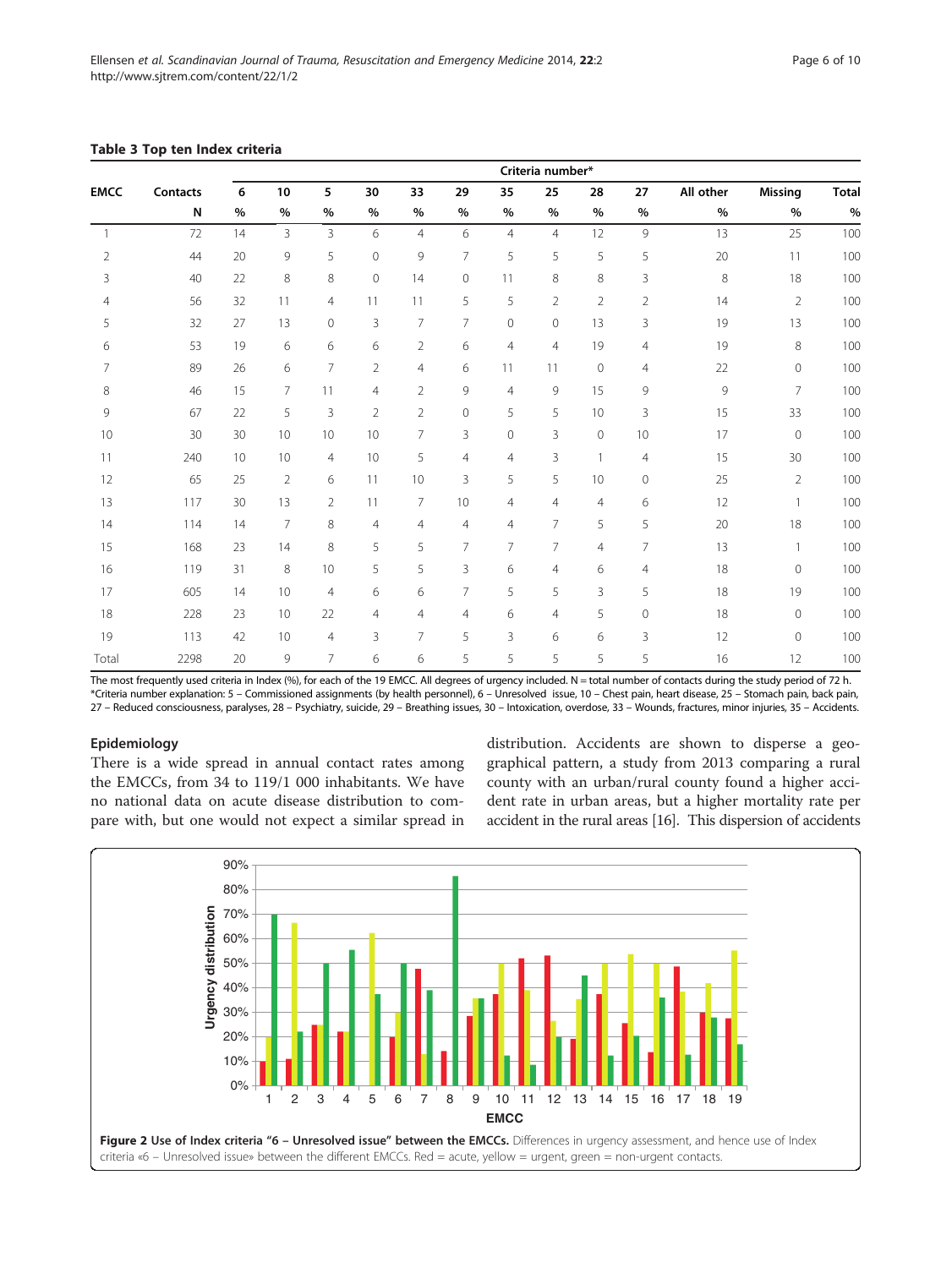#### <span id="page-6-0"></span>Table 4 Operator characteristics

|                            |                                | N              | %              |
|----------------------------|--------------------------------|----------------|----------------|
| Sex                        | Female                         | 178            | 65             |
|                            | Male                           | 85             | 32             |
|                            | Missing                        | 9              | 3              |
|                            |                                | 272            | 100            |
| Education                  | Ambulance worker               | 50             | 18             |
|                            | Registered nurse               | 230            | 85             |
|                            | Ambulance worker and nurse     | 16             | 69             |
|                            | Other                          | 11             | $\overline{4}$ |
|                            | Further education              | 86             | 32             |
| Work rotation              | None                           | 73             | 27             |
|                            | With emergency room            | 116            | 43             |
|                            | With ambulance                 | 44             | 16             |
|                            | Other                          | 19             | 7              |
|                            | Missing                        | 20             | 7              |
|                            |                                | 272            | 100            |
| Work experience            | $\leq$ 1 year                  | 27             | 10             |
|                            | $>1 \leq 5$ years              | 95             | 35             |
|                            | $>5 \leq 10$ years             | 60             | 22             |
|                            | $> 10$ years                   | 78             | 29             |
|                            | Missing                        | 12             | $\overline{4}$ |
|                            |                                | 272            | 100            |
| Training in use of Index   | Formal training from the start | 234            | 86             |
|                            | Formal training eventually     | 16             | 6              |
|                            | Taught by colleagues           | 8              | 3              |
|                            | None                           | $\mathfrak{D}$ | 1              |
|                            | Missing                        | 12             | $\overline{4}$ |
|                            |                                | 272            | 100            |
| Repetition of use of Index | Regularly                      | 51             | 19             |
|                            | Irregularly                    | 129            | 47             |
|                            | None                           | 71             | 26             |
|                            | Missing                        | 21             | 8              |
|                            |                                | 272            | 100            |

Background information on the operators'  $(N = 272)$  educational and work experience, together with experienced initial training in use of Index and later repetitions.

does not account for the wide spread in contact rates, and this could indicate that the population uses 113 differently depending on location. A previous study of geographic variations in alerting, dispatch and response found that while severity of illness/trauma had no effect on the use of 113, the use was lower in rural areas compared with urban areas [[17](#page-9-0)]. This could be due to local differences in organisation of LEMCs and casualty clinics, and cultural differences for when to access the different levels of emergency health services.

When separating contacts assessed to be acute, we also find a large spread in rates between the different EMCCs. The overall acute contact rate of 21 is slightly lower than reported by a previous study based on data from three EMCCs. They found a three month acute rate of 6.2/1 000 inhabitants in 2007, giving an annual rate of 25/1 000 [[18\]](#page-9-0). As our study shows that the EMCCs differ with regards to both urgency distributions and contact rates, differences in inclusion of EMCCs will affect these outcomes.

A recently published study from Denmark studied Danish Index' ability to triage patients according to severity [[19\]](#page-9-0), following the implementation of the CBD guidelines in Denmark. They found a national acute (emergency level A) rate of 17 ambulance dispatches/ 1 000 inhabitants per year, which is somewhat lower than our 21 acute contacts/1 000 inhabitants per year. There were also differences between their included areas: with 13, 17 and 21 acute ambulance dispatches/1 000 per year. One possible explanation could be the large differences in EMCC population size, with five centres in Denmark and 19 in Norway covering 5.5 and 5 million inhabitants respectively. This difference could influence use of Index, and hence incidence of acute criteria codes. Cultural differences in what emergency medical level to access and differences in pre-hospital emergency medicine organization could influence this.

On primary health care level, a study of 85 000 contacts from 2007 investigated the distribution of urgency levels in the Norwegian emergency primary healthcare services: acute 2.3%, urgent 21.1% and non-urgent 76.6% [[20\]](#page-9-0). Compared to our findings (acute 37%, urgent 35%, non-urgent 26%), these differences show that the population as a whole know what level to address, depending on degree of medical emergency.

The most frequently used Index criteria, all urgencies included, was "6 - Unresolved issue". This criterion covers a whole range of situations; from the unclear situations where the operator gets too little information to choose another criterion to well-defined situations where no other criteria match. The large differences between the EMCCs, both in terms of total use of this criterion and the variation in urgencies as it was used in, clearly indicates a variation in use of Index from center to center.

## Use of Index

The operators reported a relatively high overall use of Index, corresponding to "in over 75% of real emergency calls". The variation among the operators was quite large though. Although we found some factors associated with positive and negative effects on use of Index, we were only able to explain 23.4% of this variation, indicating that there are factors influencing use of Index that we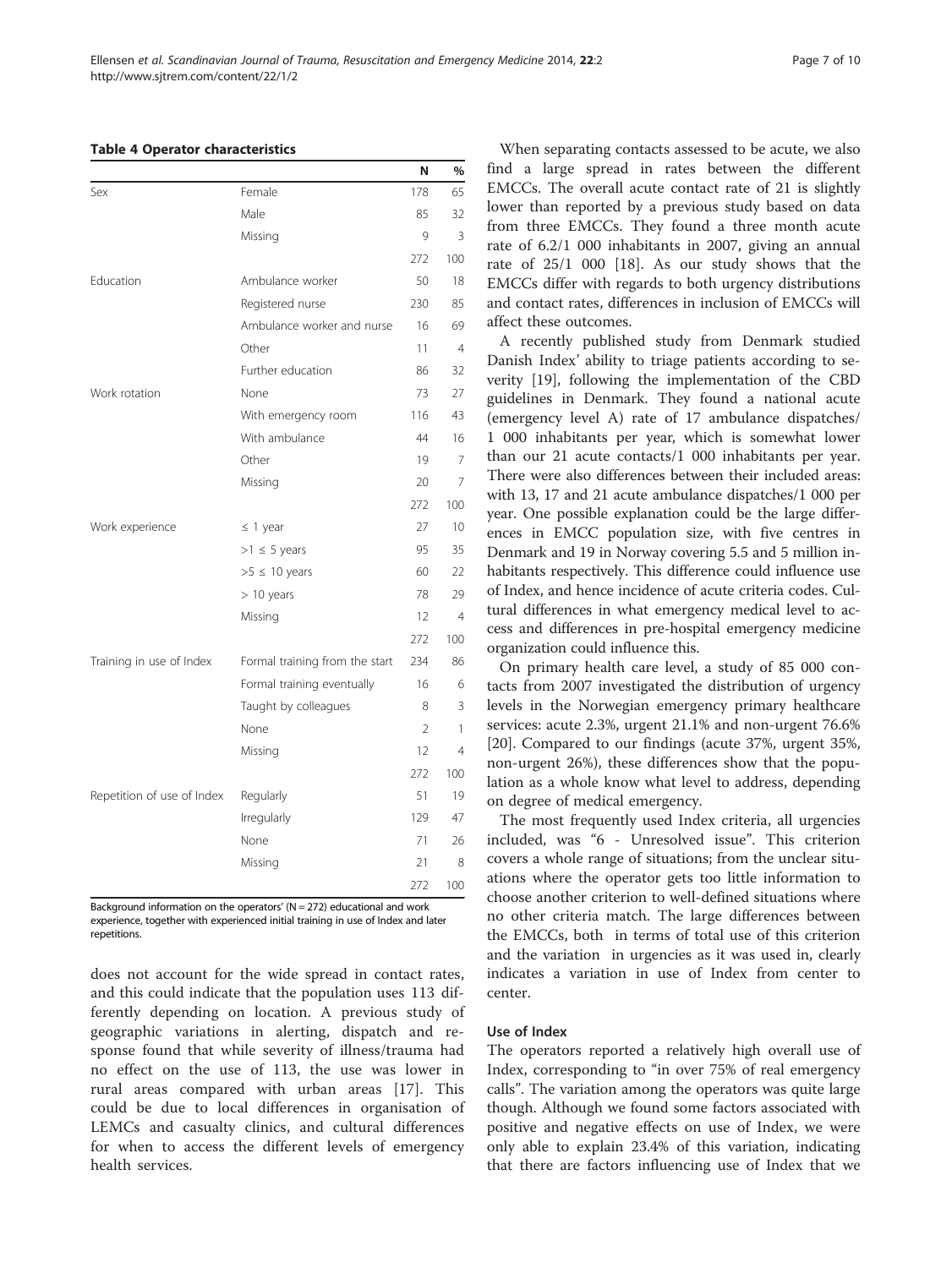<span id="page-7-0"></span>

were not able to uncover. The main reason given for not using Index was AMIS, and the confidence that this software program provided the necessary key words to properly assess the acute medical emergency situation. The operators' background was to great extent as expected. It was an experienced group of employees, with median working time at the EMCC of 6 years. The results indicated decent routines for training new operators in use of Index, but not for repetition.

Our result of approximately 75% use of Index lies between the divergent findings from the 2005 study, with 99% self-reported Index guideline adherence and 64% adherence based on log-recordings [\[11\]](#page-9-0). To our knowledge there are no other studies addressing adherence to criteria based guidelines. As algorithm based dispatch systems require a much stricter adherence to protocol they have systems developed to monitor and increase protocol compliance, among other quality markers [\[6,8,21](#page-9-0)-[24](#page-9-0)].

|                            |                 | Univariate linear regression |         | Multiple linear regression |                    |         |  |
|----------------------------|-----------------|------------------------------|---------|----------------------------|--------------------|---------|--|
|                            | <b>Estimate</b> | (95% CI)                     | P-value | <b>Estimate</b>            | (95% CI)           | P-value |  |
| Working experience         | $-0.011$        | $(-0.018, -0.003)$           | 0.004   | $-0.012$                   | $(-0.019, -0.004)$ | 0.002   |  |
| Rotation                   |                 |                              |         |                            |                    |         |  |
| With ground ambulance      | $-0.218$        | $(-0.360, -0.076)$           | 0.003   | $-0.213$                   | $(-0.348, -0.078)$ | 0.002   |  |
| With emergency room        | 0.054           | $(-0.057, 0.165)$            | 0.337   | 0.033                      | $(-0.074, 0.139)$  | 0.545   |  |
| With others                | $-0.093$        | $(-0.283, 0.098)$            | 0.339   | $-0.046$                   | $(-0.229, 0.137)$  | 0.621   |  |
| Repetition of use of Index |                 |                              |         |                            |                    |         |  |
| Regularly                  | 0.214           | (0.074, 0.354)               | 0.003   | 0.062                      | $(-0.080, 0.205)$  | 0.390   |  |
| Irregularly                | 0.090           | $(-0.023, 0.203)$            | 0.118   | $-0.002$                   | $(-0.116, 0.111)$  | 0.969   |  |
| Focus on use of Index      |                 |                              |         |                            |                    |         |  |
| Clear focus                | 0.522           | (0.312, 0.732)               | < 0.001 | 0.459                      | (0.240, 0.679)     | < 0.001 |  |
| Some focus                 | 0.293           | (0.073, 0.512)               | 0.009   | 0.207                      | $(-0.013, 0.426)$  | 0.065   |  |

Exploration of possible explanations for the variation in use of Index, by univariate and multiple linear regression models.

Working experience = effect per year. P-value < 0.05 was regarded as statistically significant. Explained variation,  $R^2$  = 0.234 for the multiple linear regression model.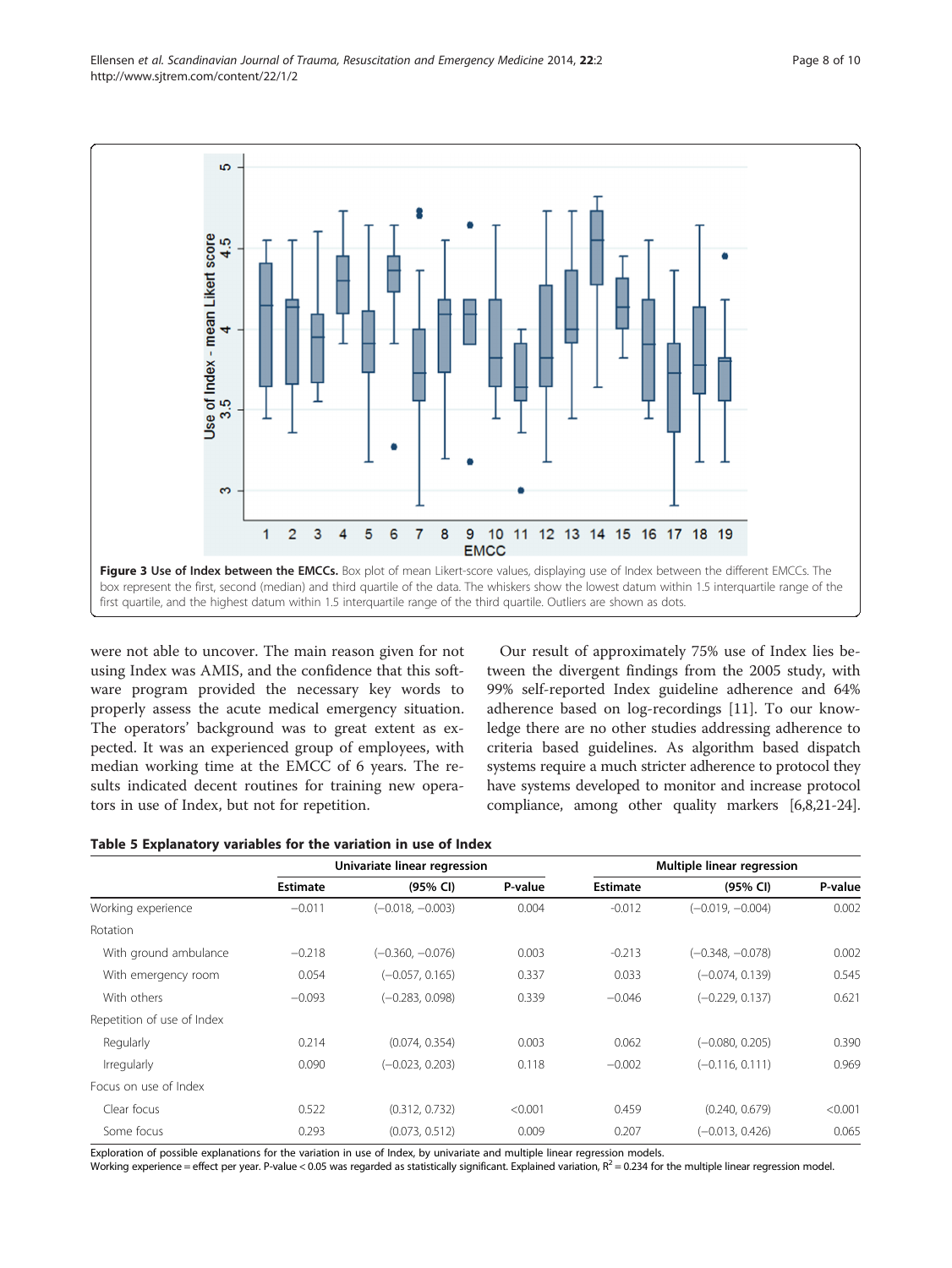#### <span id="page-8-0"></span>Table 6 Reasons for not using Index or Start page

|                                                                      | N   | $\%$ |
|----------------------------------------------------------------------|-----|------|
| Question: When not using the Index flip over, why?                   |     |      |
| I find the criteria in AMIS                                          | 149 | 55   |
| I know it                                                            | 91  | 33   |
| It takes too long                                                    | 55  | 20   |
| It is cumbersome to move my hands between Index<br>and the keyboard  | 44  | 16   |
| It has become a habit                                                | 24  | 9    |
| I am expected to know it                                             | 23  | 8    |
| It is of little help                                                 | 13  | 5    |
| Lam not trained to use it                                            | 0   | 0    |
| Question: When not using the Start page, why?                        |     |      |
| I know it                                                            | 117 | 43   |
| I prefer to go straight to proper card                               | 108 | 40   |
| I find what I need in AMIS                                           | 57  | 21   |
| It is cumbersome to move the hands between flip<br>over and keyboard | 38  | 14   |

Given reasons for not using Index/Start page, checked off by the operators. Total number of operators = 272.

It takes too long 27 10

Although compliance is highlighted as such an important feature of MPDS, less than 3% of the registered users are Accredited Centers of Excellence [[25](#page-9-0)], which among other quality measurements include a minimum of 90–95% compliance with different parts of the protocol [\[8](#page-9-0)].

Given the purpose of CBD guidelines, to assist health care personnel in decision making rather than defining specific questions or actions to be taken [[3\]](#page-9-0), use of Index was not expected to reach full score. Looking at the different explanatory variables though, it was rather unexpected that time working at an EMCC had so little effect on use of Index. It was equally unexpected that the effect of what EMCC the operator works at was so negligible, as we held this to be the natural explanation for the variations in use of Index.

Working in rotation with ground ambulance is the variable strongest associated with decreased use of Index. This is not associated with educational level, as half the operators rotating with ambulance are registered nurses and there is no difference in use of Index between the different educational levels among those rotating with ambulance. Previous research has found that individual experience and professional autonomy affects guideline adherence [\[10](#page-9-0)]. Our study finds no effect on use of Index for operators rotating with ER. A Dutch study on protocol adherence among emergency and ambulance nurses found the opposite result; ambulance nurses are more likely to hold protocol over experience while emergency nurses are more likely to hold experience over protocol [\[26](#page-9-0)].

The low use of Start page is reflected in the reasons given for not using it. They know it, and find the key words they need in AMIS screen. The Start page (3<sup>rd</sup> edition) includes the phrase: "Is the patient awake and can talk?" [\[2](#page-9-0)]. The low percentage reporting to actually ask about this latter, confirms that neither AMIS nor memory equals Start page, and one may speculate that the reason for including this question is not fully understood among those using the tool.

The main reason for not using Index appears to be that the operators choose to use the AMIS screen above Index, and a belief that AMIS provides the necessary keys to assist them in properly assessing the situation. This might be of some concern, since AMIS does not supply any support in neither decision making nor advices for the public or health personnel at scene, and hence cannot replace Index. Furthermore, discarding the guidelines in favor of memory and own experience is a potential hazard of losing vital information or getting sidetracked due to unstructured interrogation. This risk is strongly advocated by critics of criteria based dispatch [[9,22\]](#page-9-0).

Based on our findings we would recommend increased focus on use of Index at each EMCC. The systematic review on guideline and protocol adherence in the prehospital and emergency care setting [\[10](#page-9-0)] finds that tailored strategies towards identified barriers improve professional practice, as well as strategies aimed at influencing factors improve guideline adherence. Evidence based recommendations and a relationship between guideline adherence and clinical outcome are also mentioned as important motivational factors for guideline adherence.

In this study we estimated a mean value for use of Index among operators in Norway, based on self-report, which obviously represents a subjective view. Investigating the real practice based on objective data is therefore a natural next step in documenting use of Index.

#### Conclusion

The EMCCs varies regarding both contact rates and use of Index. The operators report use of Index in > 75% of real emergency situations, but there are large individual differences. Clear focus on use of Index at the EMCC was the strongest predictor for increased use, and work rotation with ground ambulance services was associated with decreased use.

#### Abbreviations

AMIS: Acute medical information system; ANOVA: Analysis of variance; CBD: Criteria based dispatch; CI: Confidence interval; EMCC: Emergency medical communication centre; ER: Emergency room; GP: General practitioners; LEMC: Local emergency medical communication centre; MPDS: Medical priority dispatch system; SD: Standard deviation; SPSS: Statistical Package for the Social Sciences.

#### Competing interests

The authors declare no competing interests. The funding foundation had no participation in conducting the study or writing the manuscript.